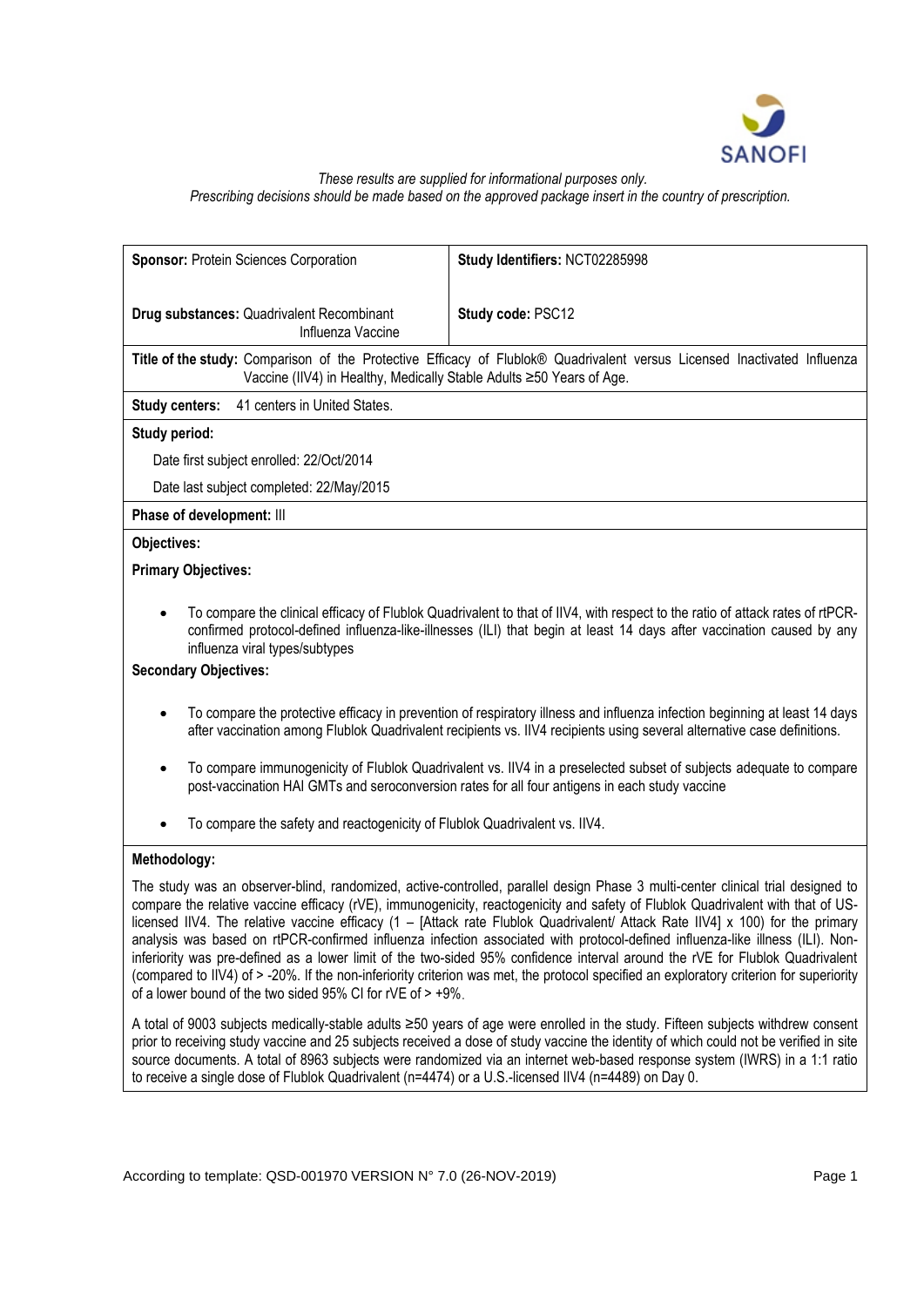

Surveillance for influenza-like illness was both passive and active. All subjects were instructed to call a central interactive voice response system (IVRS) twice weekly to report whether they had experienced any of the prespecified respiratory or systemic symptoms that might have defined ILI. If subjects responded "yes" they were instructed to contact their investigative site to determine whether they should return for an "ILI visit". In addition, sites contacted each subject at least once every two weeks to inquire as to ILI symptoms and to maintain subjects engagement in the study. Sites were notified by the IVRS system if subjects missed their twice weekly calls. If at any of the contacts, the subject's symptoms met protocol-defined criteria for ILI, they were instructed to return immediately or within 72 hours of onset of symptoms for evaluation and nasopharyngeal swab for rtPCR testing.

Serum samples for HAI serology were obtained pre- and post- vaccination on Days 0 and 28 from a subset of subjects enrolled at five sites (N=614). Immunogenicity of each of the four antigens in Flublok Quadrivalent was compared with the corresponding antigen in IIV4 comparator. All comparisons were designed to demonstrate non-inferior immunogenicity according to CBER criteria.

Solicited injections site and systemic Adverse Events (AEs) were recorded by subjects on Memory Aid -on the day of vaccination (Day 0) and for the next 7 days. Spontaneously reported AEs were recorded by subjects on Memory Aid from Day 0 to Day 28. Between Day 28 and the end of the study approximately 5 months later (6 months postvaccination), medically-attended and serious adverse events (MAEs and SAEs, respectively) were also recorded on the same tool as for the unsolicited, spontaneously reported AEs.

**Number of subjects:**

Randomized: 8963

**Evaluated:**

Efficacy: 8604

Safety:8672

Immunogenicity: 614

# **Diagnosis and criteria for inclusion:**

The study population included ambulatory and medically stable adults ≥50 years of age for whom the study vaccines were not contraindicated and who did not have underlying conditions that might complicate the evaluation of the primary efficacy endpoint.

# **Study treatments**

Subjects were randomized 1:1 to one of the following vaccine groups:

Group A: Flublok Quadrivalent containing 4x45μg (180μg total) of rHA0 derived from influenza A/H1N1 and A/H3N2 and two influenza B viruses in a total volume of 0.5mL provided in pre-filled syringes, or

Group B: IIV4 (Fluarix Quadrivalent®) containing 4x15μg (60 μg total), of quadrivalent, inactivated influenza vaccine (licensed IIV4) containing influenza antigen derived from A/H1N1 and A/H3N2 and two influenza B viruses in a total volume of 0.5mL provided in pre-filled syringes.

Flublok Quadrivalent and IIV4 contained the following influenza viruses that were identified by the FDA's Vaccines and Related Biological Products Advisory Committee as the four strains (or "like viruses") to be included in quadrivalent influenza vaccines for the 2014-2015 season:

| <b>Flublok Quadrivalent</b>                 | <b>IIV4 (Fluarix Quadrivalent)</b>                                |
|---------------------------------------------|-------------------------------------------------------------------|
| H1N1: A/California/07/2009                  | H1N1: A/ Christchurch/16/2010 (an A/California/7/2009-like virus) |
| H3N2: A/Texas/50/2012                       | H3N2: A/Texas/50/2012                                             |
| B/Massachusetts/2/2012 (B/Yamagata-lineage) | B/Massachusetts/2/2012                                            |
| B/Brisbane/60/2008 (B/Victoria-lineage)     | B/Brisbane/60/2008                                                |
| Duration of observation: 6 months           |                                                                   |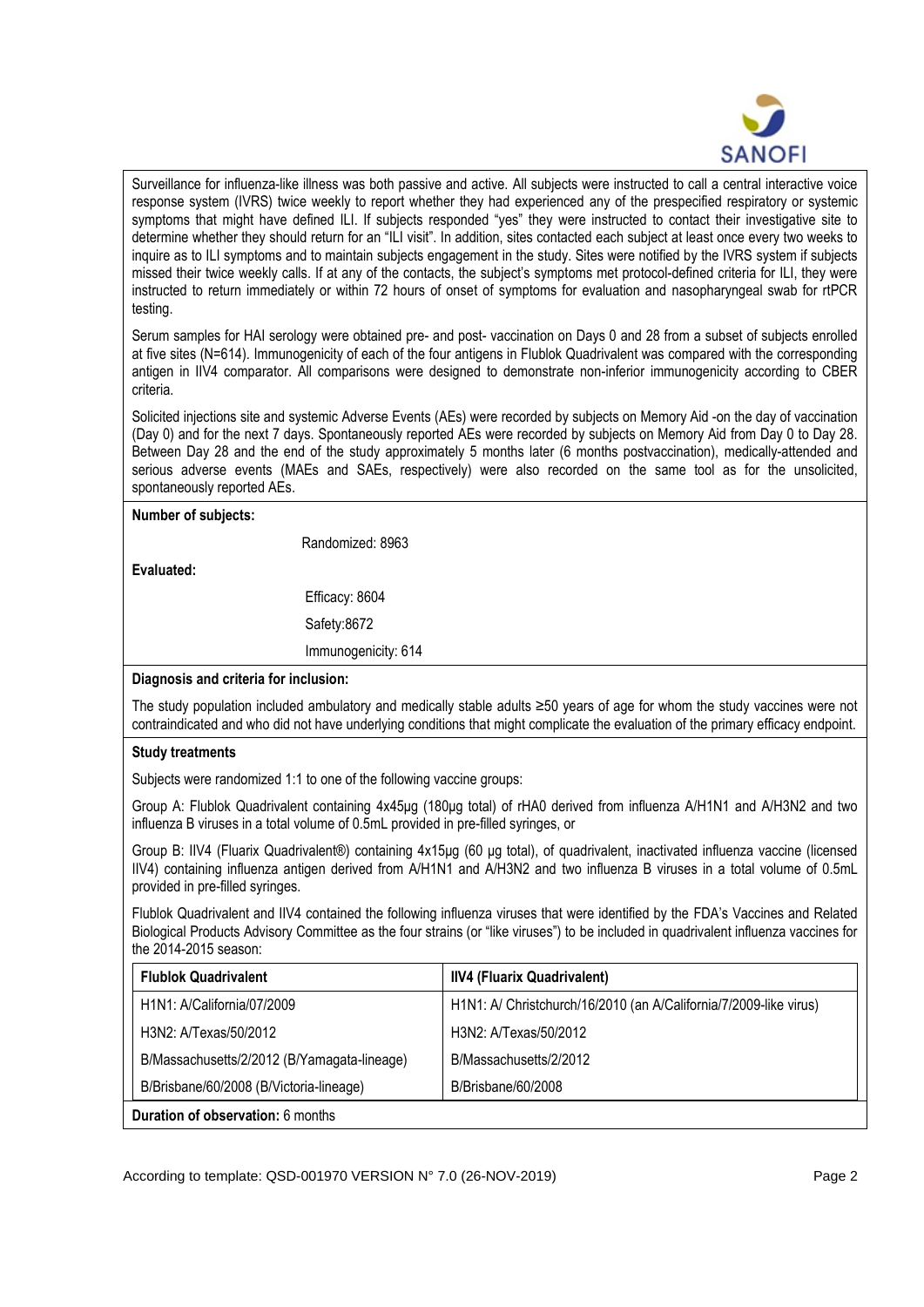

# **Criteria for Evaluation**

# Primary endpoint:

• rtPCR-confirmed, protocol-defined Influenza-Like Illness (ILI) caused by any influenza strain that begins at least 14 days post-vaccination

### Secondary endpoints:

- rtPCR-confirmed CDC-defined ILI that begins at least 14 days post-vaccination caused by any influenza strain.
- Culture-confirmed protocol-defined ILI that begins at least 14 days post-vaccination caused by an influenza strain (identified from the same clinical sample) antigenically matched to those strains represented in the study vaccines.
- Culture-confirmed CDC-defined ILI that begins at least 14 days post-vaccination caused by an influenza strain (identified from the same clinical sample) antigenically matched to those in the study vaccines.
- Post-vaccination HAI GMTs and seroconversion rates (SCR) for all four antigens in a subset of subjects
	- $\Diamond$  The HAI titers were compared between the two vaccine groups using the criteria for non-inferiority defined by CBER for the difference in seroconversion rates and the ratio of GMTs of IIV4/Flublok Quadrivalent.
	- $\div$  For adults <65 years of age, the lower bound of the two-sided 95% CI for the percent of subjects achieving seroconversion for HAI antibody should meet or exceed 40%. For adults ≥65 years of age, the lower bound of the two-sided 95% CI for the percent of subjects achieving seroconversion for HAI antibody should meet or exceed 30%.
- Solicited events of systemic and injection site reactogenicity reported during Day 0-7.
- Unsolicited adverse events reported in the 28 days following vaccine administration.
- Serious adverse events (SAEs) and medically-attended adverse events (MAEs) reported during the period of follow-up through the influenza season (at least 6 months post-vaccination).

### **Summary**

### **Clinical Efficacy**

### *Primary Endpoints*

The primary endpoint of this study, the relative vaccine efficacy for rtPCR-confirmed protocol-defined ILI due to any influenza strain, demonstrated a positive relative VE of +31% (Table 1). The lower bound of the two-sided 95% confidence interval met the pre-specified non-inferiority criterion of > -20%. Having met the primary efficacy endpoint of the study, the test for superiority of Flublok Quadrivalent over IIV4, as a pre-specified exploratory analysis, was also met by the lower bound of the two-sided 95% CI  $> +9\%$ .

| Table 1. PSC12 -- rVE for rtPCR-confirmed Protocol-defined ILI* – Efficacy Population (Primary Analysis) |                 |                      |              |  |
|----------------------------------------------------------------------------------------------------------|-----------------|----------------------|--------------|--|
| <b>Flublok Quadrivalent</b>                                                                              | IIV4            |                      |              |  |
| $(N=4303)$                                                                                               | $(N=4301)$      |                      |              |  |
| Attack Rate (%)                                                                                          | Attack Rate (%) | <b>Relative Risk</b> | rVE (95% CI) |  |

The rVE reported above was calculated using attack rate data that were rounded to a single decimal place.

\*Meets case definition of protocol-defined influenza-like illness: At least one of the following respiratory symptoms (sore throat, cough, sputum production, wheezing or difficulty breathing) accompanied by at least one of the following systemic (temperature of >99° F [>37.2° C], chills, fatigue, headache or myalgia).

96 2.2 138 3.2 0.69 +31 (+10, 47%)

(RR)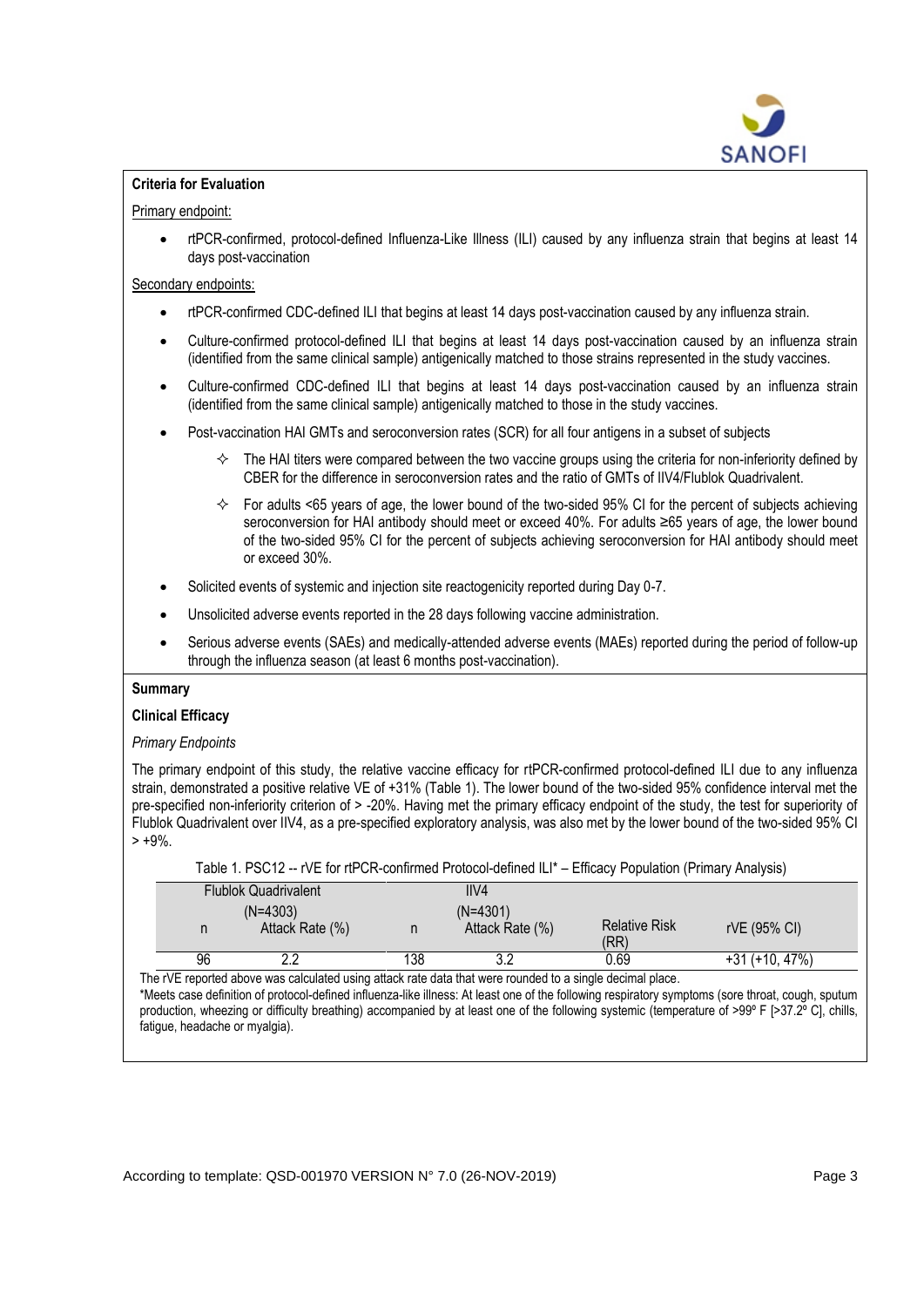

#### *Secondary and Additional endpoints*

Secondary analyses and additional analyses evaluated clinical efficacy using several definitions of the primary endpoint, including either culture confirmation of ILI or ILI as defined by CDC criteria. Aliquots of all rt-PCR-positive NP swabs were automatically processed for culture in MDCK cells. A secondary efficacy endpoint of the study was the occurrence of cultureconfirmed influenza caused by viral types/subtypes antigenically similar ("matched") to those contained in the respective vaccine formulations in association with protocol-defined ILI. However, the virus cultures did not provide an adequate titer of viruses to be tested for antigenic similarity. However, in an additional analysis, the rVE for culture-confirmed protocol-defined ILI due to any influenza strain also met the predefined lower bound of 95% CI for both non-inferiority (> -20%) and superiority (> +9%), even though there were notably fewer ILI cases confirmed by positive culture of an influenza virus than by rtPCR. (Table 2).

Table 2. PSC12 -- rVE against Culture-Confirmed Protocol-defined ILI – Efficacy Population

|    | <b>Flublok Quadrivalent</b>                                                                                  |     | IIV4            |                      |                |
|----|--------------------------------------------------------------------------------------------------------------|-----|-----------------|----------------------|----------------|
|    | $(N=4303)$                                                                                                   |     | $(N=4301)$      |                      |                |
| n  | Attack Rate (%)                                                                                              | n   | Attack Rate (%) | <b>Relative Risk</b> | rVE (95% CI)   |
|    |                                                                                                              |     |                 | (RR)                 |                |
| 58 |                                                                                                              | 101 |                 | 0.57                 | +43 (+21, 59%) |
|    | The st IT separted above was coloulated voice attack sets date that wese severaled to a single decimal place |     |                 |                      |                |

The rVE reported above was calculated using attack rate data that were rounded to a single decimal place.

One of the secondary endpoints was rtPCR-confirmed CDC-ILI that begins at least 14 days postvaccination caused by any influenza strain. Even fewer of the ILI cases met the criteria for CDC-defined ILI, largely due to the absence of fever >100°F [37.8°C]. The rVE for rtPCR-confirmed CDC-defined ILI also met the criterion for non-inferiority, but barely missed the criterion for superiority due to wider a confidence interval (Table 3). Using the CDC criteria for ILI that includes fever may be inappropriately rigid for the older adult population that is less likely than younger individuals to mount a febrile response to infection.

Table 3. PSC12 -- rVE against rtPCR-confirmed CDC-ILI – Efficacy Population (Secondary analysis)

|    | <b>Flublok Quadrivalent</b> |    | IIVA            |                              |                 |
|----|-----------------------------|----|-----------------|------------------------------|-----------------|
|    | $(N=4303)$                  |    | $(N=4301)$      |                              |                 |
|    | Attack Rate (%)             |    | Attack Rate (%) | <b>Relative Risk</b><br>(RR) | rVE (95% CI)    |
| 54 |                             | 83 |                 | 0.68                         | $+32 (+8, 54%)$ |
|    |                             |    |                 |                              |                 |

The rVE reported above was calculated using attack rate data that were rounded to a single decimal place.

The rVE for culture-confirmed CDC-defined ILI due to any influenza strain demonstrated the superior efficacy of Flublok Quadrivalent over IIV4 (Table 4).

| Table 4. PSC12 -- rVE against culture-confirmed CDC-ILI – Efficacy Population |                             |    |                 |                              |                  |
|-------------------------------------------------------------------------------|-----------------------------|----|-----------------|------------------------------|------------------|
|                                                                               | <b>Flublok Quadrivalent</b> |    | IIV4            |                              |                  |
|                                                                               | $(N=4303)$                  |    | $(N=4301)$      |                              |                  |
|                                                                               | Attack Rate (%)             | n  | Attack Rate (%) | <b>Relative Risk</b><br>(RR) | rVE (95% CI)     |
| 38                                                                            | 0.9                         | 64 | 0.15            | 0.60                         | $+40$ (+11, 61%) |

The rVE reported above was calculated using attack rate data that were rounded to a single decimal place.

A *post- hoc* analysis was performed to assess the rVE for influenza A and B strains, separately (Table 5). This was of interest since the estimated vaccine effectiveness for the licensed vaccines for the 2014-2015 season was low for influenza A (<20%). but satisfactory for influenza B.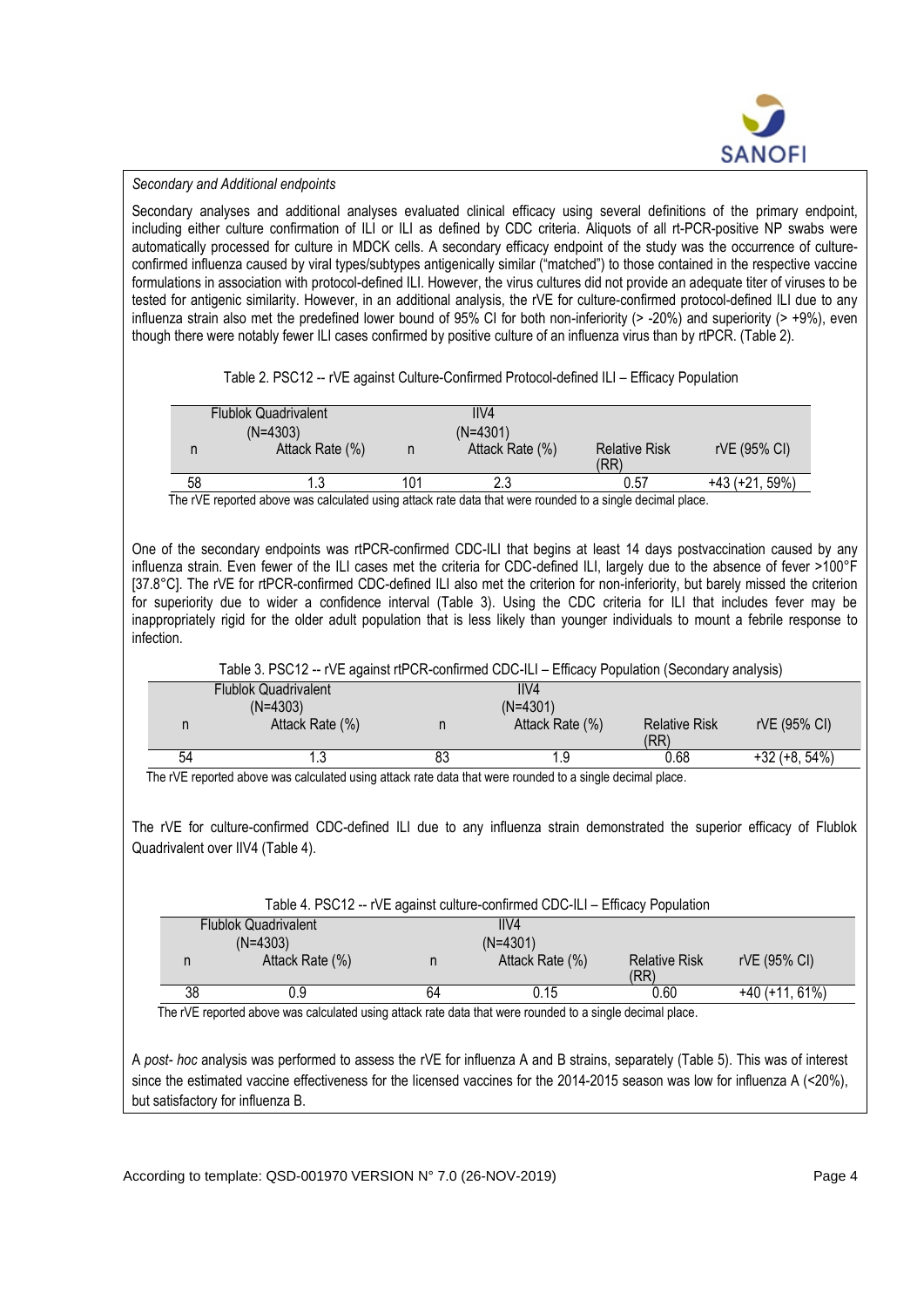

|                  | Table 5. PSC12 - rVE against rtPCR-confirmed protocol-defined ILI caused by Influenza A and B |                                           |     |                    |                      |                       |
|------------------|-----------------------------------------------------------------------------------------------|-------------------------------------------|-----|--------------------|----------------------|-----------------------|
| Type             |                                                                                               | <b>Flublok Quadrivalent</b><br>$(N=4303)$ |     | IIVA<br>$(N=4301)$ | <b>Relative Risk</b> | rVE (95% CI)          |
| Influenza Type A | n<br>73                                                                                       | Attack Rate (%)                           | 114 | Attack Rate (%)    | (RR)<br>0.63         | $+37 (+14, 53%)$      |
| Influenza B      | 23                                                                                            | 0.5                                       | 24  | 0.6                | 0.83                 | $+17$ (-72, $+46\%$ ) |

The rVE reported above was calculated using attack rate data that were rounded to a single decimal place.

The robust relative efficacy of Flublok Quadrivalent against culture-confirmed ILI further supported the efficacy against the predominating Influenza A strain during the 2014-2015 season (Table 6).

Table 6. PSC12 – rVE against cell culture-confirmed protocol-defined ILI caused by Influenza A and B

| Type             |    | <b>Flublok Quadrivalent</b><br>$(N=4303)$ |    | IIVA<br>$(N=4301)$ | <b>Relative Risk</b> | rVE (95% CI)          |
|------------------|----|-------------------------------------------|----|--------------------|----------------------|-----------------------|
|                  | n  | Attack Rate (%)                           |    | Attack Rate (%)    | (RR)                 |                       |
| Influenza Type A | 52 |                                           | 93 | ר ר                | 0.55                 | $+45 (+22, 61%)$      |
| Influenza B      |    |                                           |    | 0.2                |                      | $+50$ (-121, $+75%$ ) |

The rVE reported above was calculated using attack rate data that were rounded to a single decimal place.

Overall, Flublok Quadrivalent demonstrated encouraging efficacy relative to the licensed inactivated vaccine, especially, against the influenza A/H3 strain that was responsible for a particularly severe influenza season.

### **Immunogenicity**

Serum samples for hemagglutination inhibition (HAI) titers were obtained on Day 0 prior to vaccination and on Day 28 after vaccination from 614 subjects enrolled at five clinical sites selected to participate in the immunogenicity subset of the study. There was no further selection at the subject level with respect to which subjects would participate in the immunogenicity subset. The projected sample size for the Immunogenicity subset was based on the entire study population aged ≥50 years. However, HAI seroconversion rates were calculated by Age Category and several other pre-specified subsets, even though the sample sizes for the subsets are not adequately powered for the non-inferiority analysis.

Seroconversion rates for Flublok Quadrivalent recipients met the criterion for non-inferiority (upper bound of the two-sided 95% CI around the difference between IIV4 and Flublok Quadrivalent <10) for two of the four antigens (A/Texas and B/Massachusetts) (Table 7). The HAI response to B/Brisbane was less robust following Flublok Quadrivalent and did not meet non-inferiority, while the response to A/California was very similar in both vaccine groups, suggesting that the failure to meet non-inferiority was related to the sample size and the resultant wide 95% CI.

|                                                             | $\frac{1}{2}$ and $\frac{1}{2}$ . The comparison of the between the sign fraces – immunogeneity Fopulation |            |                               |
|-------------------------------------------------------------|------------------------------------------------------------------------------------------------------------|------------|-------------------------------|
|                                                             | <b>Flublok Quadrivalent</b>                                                                                | IIVA       |                               |
|                                                             | $N = 314$                                                                                                  | $N = 300$  |                               |
| Antigen                                                     | N(% )                                                                                                      | N(% )      | Difference (95% CI)           |
| <b>A/California</b>                                         | 141 (44.9)                                                                                                 | 147 (49.0) | $4.1$ (-3.8, 12.0)            |
| A/Texas                                                     | 171 (54.5)                                                                                                 | 130(43.3)  | $-11.2$ ( $-19.0$ , $-3.3$ *) |
| <b>B/Massachusetts</b>                                      | 122 (38.9)                                                                                                 | 115(38.3)  | $-0.6$ (-8.2, <b>7.2</b> *)   |
| <b>B/Brisbane</b>                                           | 66 (21.0)                                                                                                  | 103 (34.3) | 13.3(6.3, 20.3)               |
| * Figures in <b>bold</b> meet criterion for non-inferiority |                                                                                                            |            |                               |

Table 7. PSC12 – Comparison of HAI Seroconversion Rates – Immunogenicity Population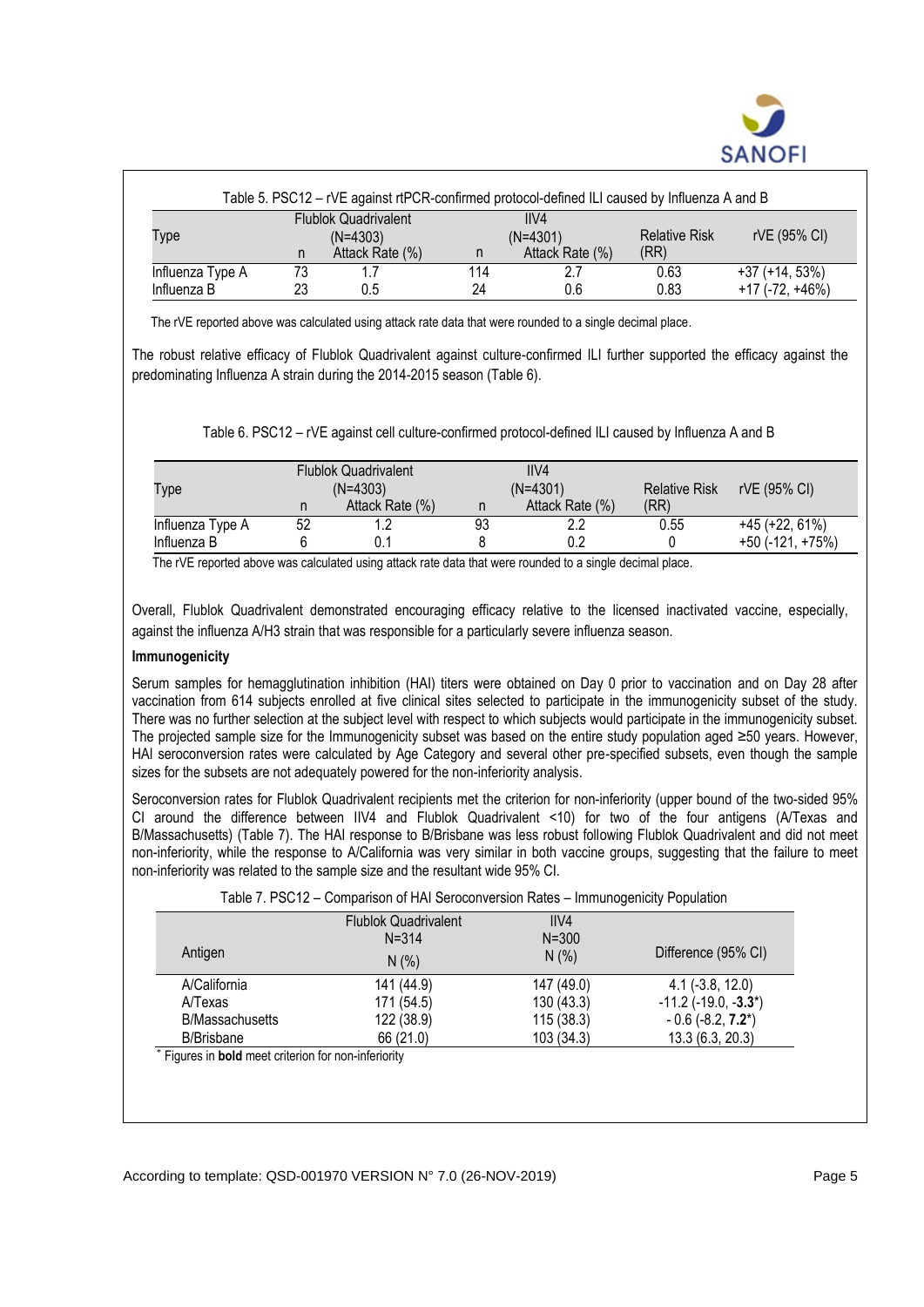

The post-vaccination HAI GMTs showed that robust immune responses were observed to three of the four antigens (A/California, A/Texas and B/Massachusetts) and that the ratios of GMT met the criterion for non-inferiority for those three antigens (Table 8). Again, the GMT responses for B/Brisbane were relatively low in both treatment groups compared to the other strains. While Flublok Quadrivalent did not meet the GMT ratio criterion for non-inferiority for B/Brisbane, the absolute values for GMT in each treatment group was within the limits of sensitivity for which this assay is validated (2-fold dilution).

|                        | Table 8. PSC12 - Comparison of HAI GMT Responses - Immunogenicity Population |                                                          |                              |                      |  |  |
|------------------------|------------------------------------------------------------------------------|----------------------------------------------------------|------------------------------|----------------------|--|--|
| Antigen                | Visit                                                                        | <b>Flublok Quadrivalent</b><br>$(N=314)$<br>GMT (95% CI) | IIV4<br>$N = 300$<br>$N$ (%) | GMR (95% CI)         |  |  |
| A/H1N1/California      | Day 0                                                                        | 45<br>(38, 52)                                           | 49<br>(42, 57)               | $1.15(0.95, 1.41^*)$ |  |  |
|                        | Day 28                                                                       | 194<br>(167, 226)                                        | 224<br>(197, 255)            |                      |  |  |
| A/H3N2/Texas           | Day 0                                                                        | 88<br>(74, 104)                                          | 100<br>(84, 119)             | $0.69(0.58, 0.82^*)$ |  |  |
|                        | Day 28                                                                       | 530<br>(470, 597)                                        | 366<br>(325, 412)            |                      |  |  |
| <b>B/Massachusetts</b> | Day 0                                                                        | 17<br>(15, 20)                                           | 18<br>(16, 21)               | $1.04(0.86, 1.24^*)$ |  |  |
|                        | Day 28                                                                       | 56<br>(49, 64)                                           | 18<br>(51, 66)               |                      |  |  |
| <b>B/Brisbane</b>      | Day 0                                                                        | 14<br>(12, 15)                                           | 15<br>(13, 16)               | 1.47 (1.24, 1.77)    |  |  |
|                        | Day 28                                                                       | 30<br>(26, 34)                                           | 44<br>(39, 50)               |                      |  |  |

Rounding with one decimal digit after log-transformation

\* Figures in **bold** meet criterion for non-inferiority

Seroconversion rates were also calculated for each antigen in the two age categories (50-64 and ≥65 years) in an exploratory analysis to be evaluated according to CBER criteria for accelerated approval. For both groups, the SCR met the CBER criterion (lower bound of two-sided 95% CI ≥40%) for A/California and A/Texas in the 50-64 year age subset and came somewhat close for B/Massachusetts. SCR for 50-64 years old subjects did not pass for B/Brisbane in both treatment groups.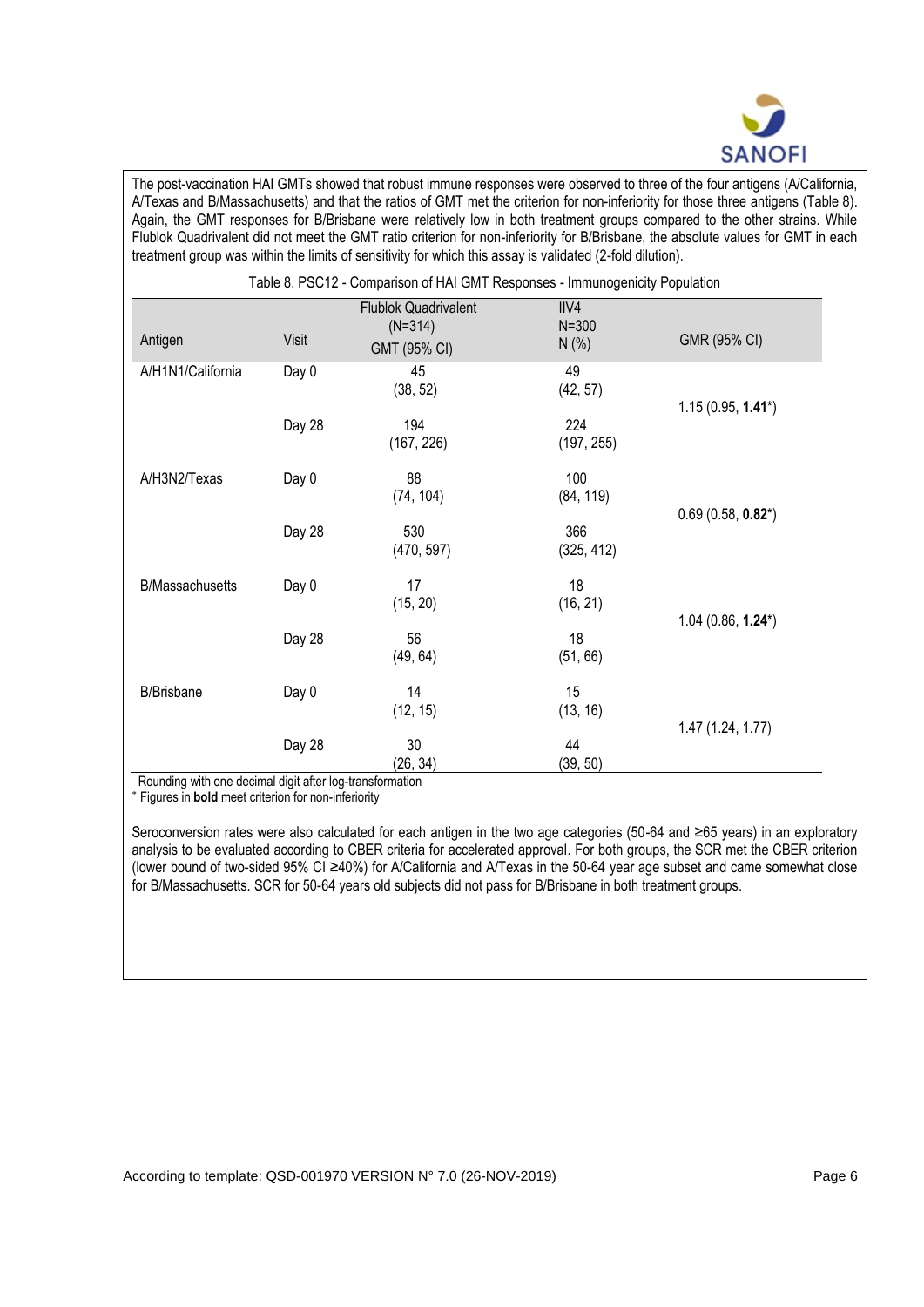

| Antigen                | Age Group | <b>Flublok</b><br>Quadrivalent<br>$N = 314$<br>$N$ (SCR %)<br>(95% CI) | IIV4<br>$N = 300$<br>$N$ (SCR %)<br>(95% CI)  |
|------------------------|-----------|------------------------------------------------------------------------|-----------------------------------------------|
| A/H1N1/California      | 50-64     | 196<br>109 (55.6)<br>$(48.4^{\degree}, 62.7)$                          | 209<br>113 (54.1)<br>$(47.1^{\degree}, 61.0)$ |
|                        | $\geq 65$ | 118<br>32(27.1)<br>(19.3, 36.1)                                        | 91<br>34 (37.4)<br>(27.4, 48.1)               |
| A/H3N2/Texas           | 50-64     | 123 (62.8)<br>$(55.6^{\circ}, 69.5)$                                   | 107 (51.2)<br>$(44.2^{\degree}, 58.2)$        |
|                        | $\geq 65$ | 48 (40.7)<br>$(31.7^*, 50.1)$                                          | 23(25.3)<br>(16.7, 35.5)                      |
| <b>B/Massachusetts</b> | 50-64     | 84 (42.9)<br>(35.8, 50.1)                                              | 91(43.5)<br>(36.7, 50.6)                      |
|                        | $\geq 65$ | 38 (32.2)<br>(23.9, 41.4)                                              | 24 (26.4)<br>(17.7, 36.7)                     |
| <b>B/Brisbane</b>      | 50-64     | 50(25.5)<br>(19.6, 32.2)                                               | 89 (42.6)<br>(35.8, 49.6)                     |
|                        | $\geq 65$ | 16 (13.6)<br>(8.0, 21.1)                                               | 14 (15.4)<br>(8.7, 24.5)                      |

\*Figures in **bold** meet CBER criterion for accelerated approval.

As noted above, the age category subset sample sizes were not adequately powered for this analysis. In the ≥65 year age subset, only the SCR for Flublok Quadrivalent against A/Texas met the CBER licensure criterion (lower bound of the 95% CI ≥30%). IIV4 did not meet the criterion for any of the four antigens in this age group. In this age subset, the point estimates for SCRs were usually low, especially for B/Brisbane but similar in both vaccine groups, although subjects in the Flublok group did meet the CBER criterion for seroconversion to influenza A/H3.

#### Solicited Reactogenicity Events

Solicited events of local injection site reactions were reported overall less frequently among Flublok Quadrivalent recipients than among IIV4 recipients.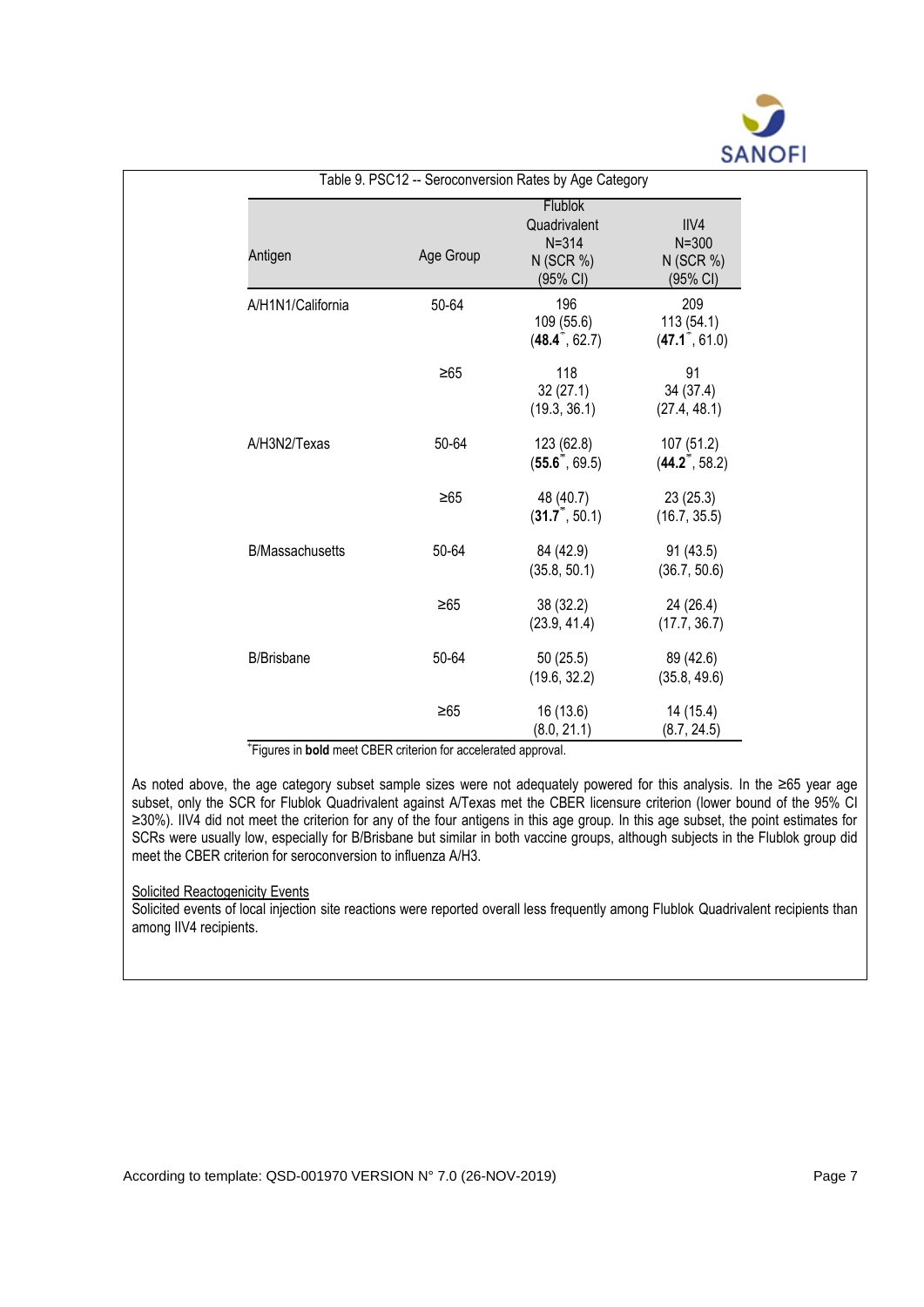

|                                | Table 10. PSC12 -- Comparison of Incidence of Local Reactogenicity -- Reactogenicity Population A |             |                          |
|--------------------------------|---------------------------------------------------------------------------------------------------|-------------|--------------------------|
|                                | <b>Flublok Quadrivalent</b>                                                                       | IIVA        |                          |
| Event Term                     | $N = 4307$                                                                                        | $N = 4319$  | p - value for difference |
|                                | $N$ (%)                                                                                           | $N$ (%)     |                          |
| Subjects with $\geq$ one local |                                                                                                   |             |                          |
| event                          | 1621 (37.6)                                                                                       | 1745 (40.4) | 0.009                    |
| Local Pain                     | 813 (18.9)                                                                                        | 950 (22.0)  | < 0.001                  |
| Local Tenderness               | 1479 (34.3)                                                                                       | 1604 (37.1) | 0.007                    |
| <b>Redness</b>                 | 122 (2.8)                                                                                         | 87(2.0)     | 0.014                    |
| Firmness / Swelling            | 142 (3.3)                                                                                         | 115(2.7)    | 0.09                     |

Reactogenicity population with at least one non-missing data point for injection site reactions - Days 0-7

Specifically, injection site pain and tenderness were significantly less frequent among Flublok Quadrivalent recipients. By contrast, erythema and induration ("redness" and "firmness/swelling", respectively) were slightly more commonly reported among Flublok Quadrivalent recipients. Injection site redness was more frequent in Flublok Quadrivalent recipients compared to IIV4 recipients, but these reactions occurred in fewer than 3% of subjects per group.

Systemic reactogenicity events of any type, by contrast, were reported overall less frequently than injection site reactions and the incidence was not notably different between the two vaccines.

| Table 11. PSC12 -- Comparison of Incidence of Systemic Reactogenicity -- Reactogenicity Population B |  |  |
|------------------------------------------------------------------------------------------------------|--|--|
|                                                                                                      |  |  |

|                          | <b>Flublok</b> |              |         |
|--------------------------|----------------|--------------|---------|
| Event Term               | Quadrivalent   | IIVA         |         |
|                          | $N = 4306$     | $N = 4318$   |         |
|                          | N(% )          | N(% )        | p-value |
| Subjects with $\geq$ one |                |              |         |
| systemic event           | 1077 (25.0)    | 1106 (25.6)  | 0.54    |
| Fatigue                  | 526 (12.2)     | 521 (12.1)   | 0.84    |
| Shivering / Chills       | 204 (4.7)      | 187<br>(4.3) | 0.38    |
| Joint Pain               | 324 (7.5)      | (8.0)<br>346 | 0.40    |
| Muscle Pain              | 366 (8.5)      | (8.8)<br>378 | 0.70    |
| Headache                 | 549 (12.7)     | 582 (13.5)   | 0.32    |
| Nausea                   | 212(4.9)       | 213<br>(4.9) | >0.99   |

Reactogenicity population with at least one non-missing data point for systemic reactions – Days 0-7

Body temperature was collected daily during Days 0-7 and, although reported by slightly fewer subjects, elevations of body temperature ≥100.4° F (38.0° C), were reported rarely, with no difference between vaccine groups (Table 12).

| Table 12. PSC12 -- Comparison of Incidence of Fever -- Reactogenicity Population C |  |
|------------------------------------------------------------------------------------|--|
|------------------------------------------------------------------------------------|--|

|            | Flublok<br>Quadrivalent | IIVA       |         |
|------------|-------------------------|------------|---------|
|            | $N = 4262$              | $N = 4282$ |         |
| Event Term | N(% )                   | N(% )      | p-value |
| Fever*     | 19(0.4)                 | 21(0.5)    | 0.87    |

<sup>\*≥100.4°</sup> F (38.0° C)

Reactogenicity population with at least one non-missing data point for body temperature – Days 0-7